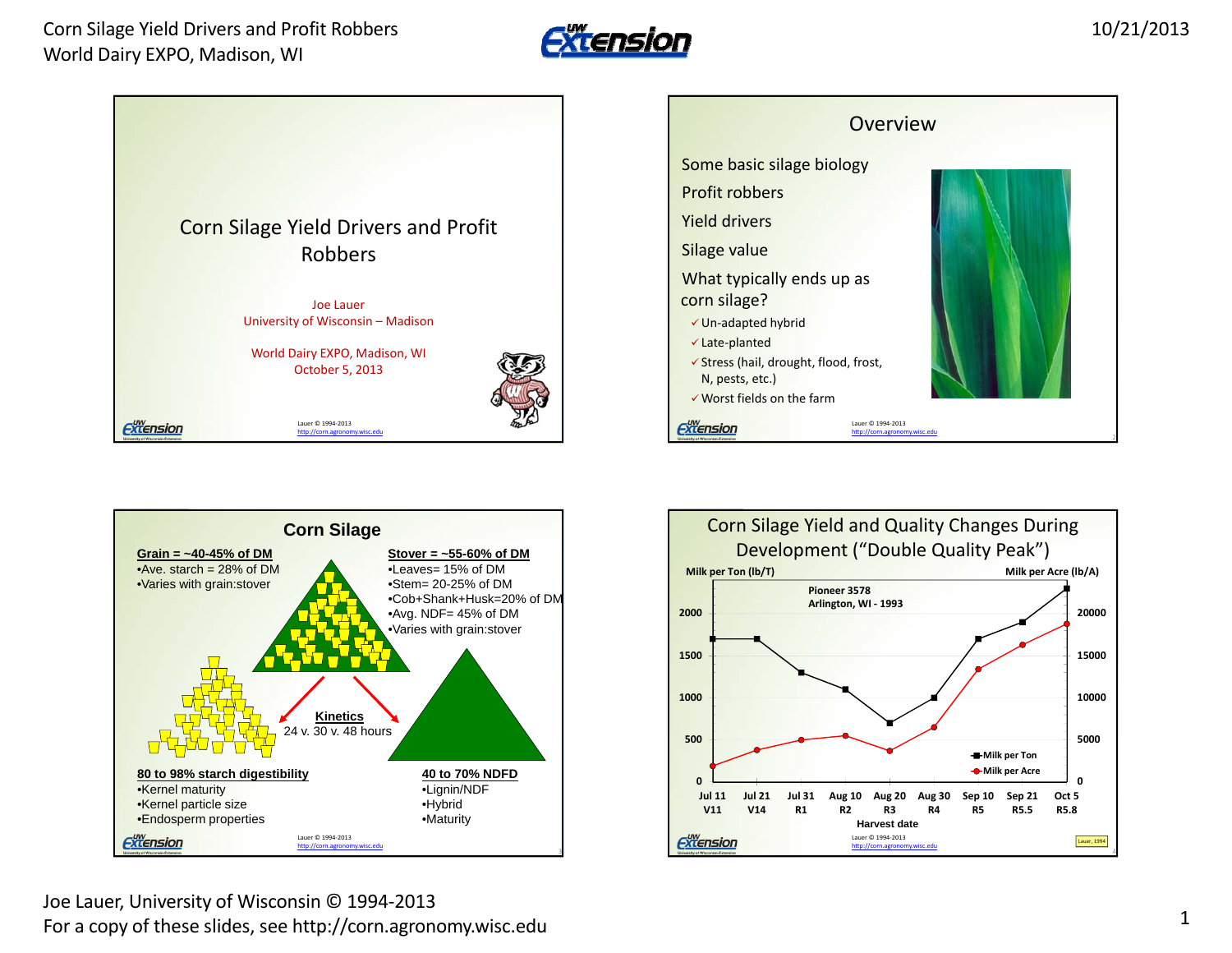

| Range and Relative Impact (%) of Management            |                    |                                                                                 |                                  |                                   |  |  |  |
|--------------------------------------------------------|--------------------|---------------------------------------------------------------------------------|----------------------------------|-----------------------------------|--|--|--|
| Decisions on Silage Yield and Quality                  |                    |                                                                                 |                                  |                                   |  |  |  |
| <b>Factor</b>                                          | N<br><b>Trials</b> | Yield<br>T/A                                                                    | <b>Milk per Ton</b><br>Lb milk/T | <b>Milk per Acre</b><br>Lb milk/A |  |  |  |
| <b>Hybrid</b><br>Top v. Bottom Entry                   | 204                | 3.1 (39%)                                                                       | 477 (14%)                        | 11,500 (43%)                      |  |  |  |
| <b>Hybrid maturity</b><br>Early-v. Late-Trials         | 232                | 0.1(0%)                                                                         | $0(0\%)$                         | 12 (0%)                           |  |  |  |
| <b>Hybrid type</b><br>BMR v. Leafy v. Average          | 126                | $-1.4(18%)$                                                                     | 200 (6%)                         | $-4000(16%)$                      |  |  |  |
| <b>Plant density</b><br>22K v. 40K                     | 31                 | 1.2 (14%)                                                                       | $-130(4%)$                       | 2900 (10%)                        |  |  |  |
| <b>Planting date</b><br>April 24 v. June 16            | 28                 | $\blacktriangleright$ 2.2 (27%)                                                 | 110 (3%)                         | 7800 (30%)                        |  |  |  |
| <b>Row Spacing</b><br>30" v. 15"                       | 13                 | $0(0\%)$                                                                        | 8(0%)                            | 70 (0%)                           |  |  |  |
| <b>Rotation</b><br>CC v. CS v. CSW                     | 3                  | 7.7 v. 8.3 (7%)                                                                 | ς                                | ς                                 |  |  |  |
| Soil Fertility<br>160 v. 0 lb N/A                      | Many               |                                                                                 | 20 to 50% change                 |                                   |  |  |  |
| <b>Stress: Drought, Flooding,</b><br>Hail, Early Frost |                    |                                                                                 | "Difficult to predict"           |                                   |  |  |  |
| <b>Pest Control</b><br>Poor v. Good                    |                    | "Do for silage what you do for grain."<br>Economic thresholds tend to be lower. |                                  |                                   |  |  |  |
| <b>Harvest timing</b><br>Wet (R3) v. Dry (R5.5)        | 5                  | 4.4 (40%)                                                                       | 490 (15%)                        | 12.000 (38%)                      |  |  |  |
| <b>LIW</b><br>University of Wisconsin-Extensive        |                    | Lauer © 1994-2013<br>http://corn.agronomy.wisc.edu                              |                                  | Lauer, 1995-2012                  |  |  |  |







| What is an Average Corn Silage Hybrid?                                                                                                    |            |                        |                |             |               |                 |       |
|-------------------------------------------------------------------------------------------------------------------------------------------|------------|------------------------|----------------|-------------|---------------|-----------------|-------|
| Trait(s)                                                                                                                                  | <b>GxE</b> | <b>Forage</b><br>vield | <b>NDF</b>     | <b>NDFD</b> | <b>Starch</b> | <b>Milk2006</b> |       |
|                                                                                                                                           | N          | T DM/A                 | %              | %           | %             | Lbs/T           | Lbs/A |
| <b>Normal</b><br>$\rightarrow$                                                                                                            | 3398       | 7.8                    | 47             | 59          | 30            | 3100            | 25000 |
| Bmr                                                                                                                                       | 126        | 6.4                    | 48             | 67          | 26            | 3300            | 21000 |
| Leafy                                                                                                                                     | 240        | 8.1                    | 48             | 59          | 27            | 3100            | 25000 |
| <b>CB</b>                                                                                                                                 | 736        | 8.1                    | 46             | 59          | 31            | 3100            | 26000 |
| <b>RR</b>                                                                                                                                 | 339        | 7.8                    | 47             | 58          | 30            | 3100            | 24000 |
| CB,LL                                                                                                                                     | 331        | 8.2                    | 47             | 59          | 30            | 3100            | 26000 |
| CB,RR                                                                                                                                     | 395        | 8.0                    | 46             | 59          | 32            | 3100            | 25000 |
| <b>CB, RW, RR</b>                                                                                                                         | 891        | 7.9                    | 46             | 58          | 32            | 3100            | 25000 |
| LSD(0.05)                                                                                                                                 |            | 0.6                    | $\overline{2}$ | 1           | 4             | 100             | 2000  |
| Average                                                                                                                                   | 7403       | 8.0                    | 47             | 58          | 30            | 3100            | 25000 |
| Lauer © 1994-2013<br>Lauer, 1990-2010; UW ST trials= 266; n= 21,420<br>http://corn.agronomv.wisc.edu<br>University of Wisconsin-Extensive |            |                        |                |             |               |                 |       |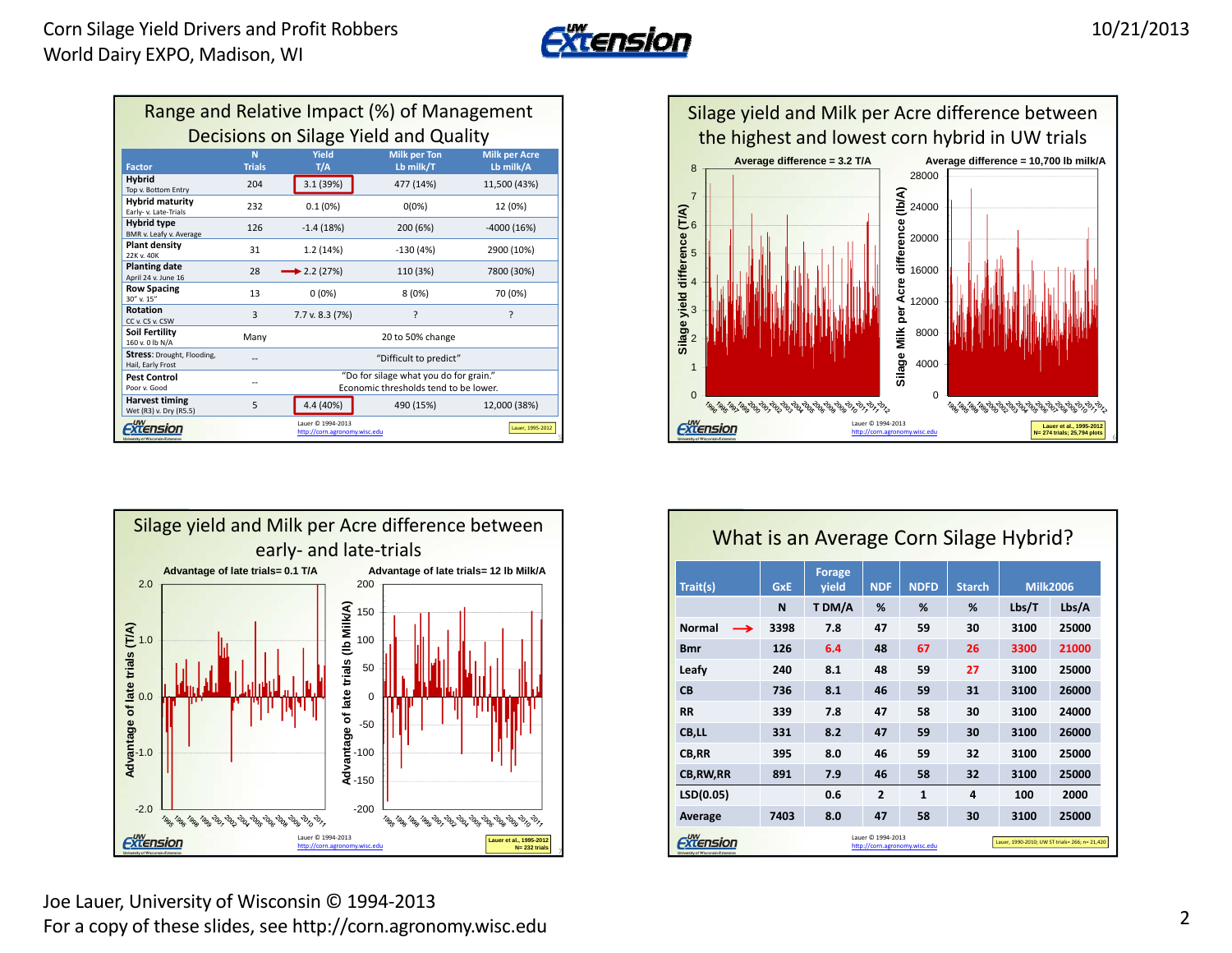









Joe Lauer, University of Wisconsin © 1994‐2013 For a copy of these slides, see http://corn.agronomy.wisc.edu <sup>3</sup>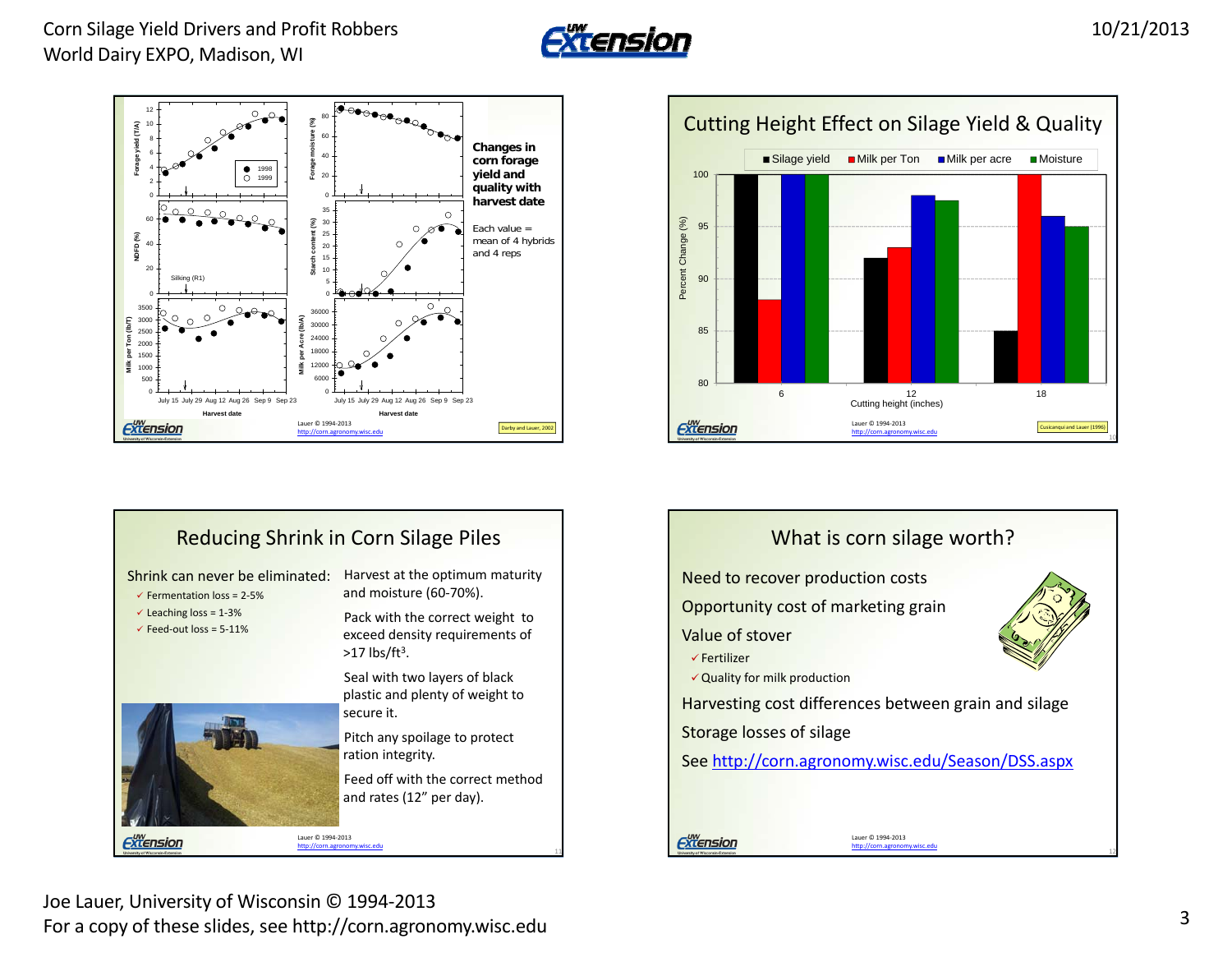









Joe Lauer, University of Wisconsin © 1994‐2013 For a copy of these slides, see http://corn.agronomy.wisc.edu <sup>4</sup>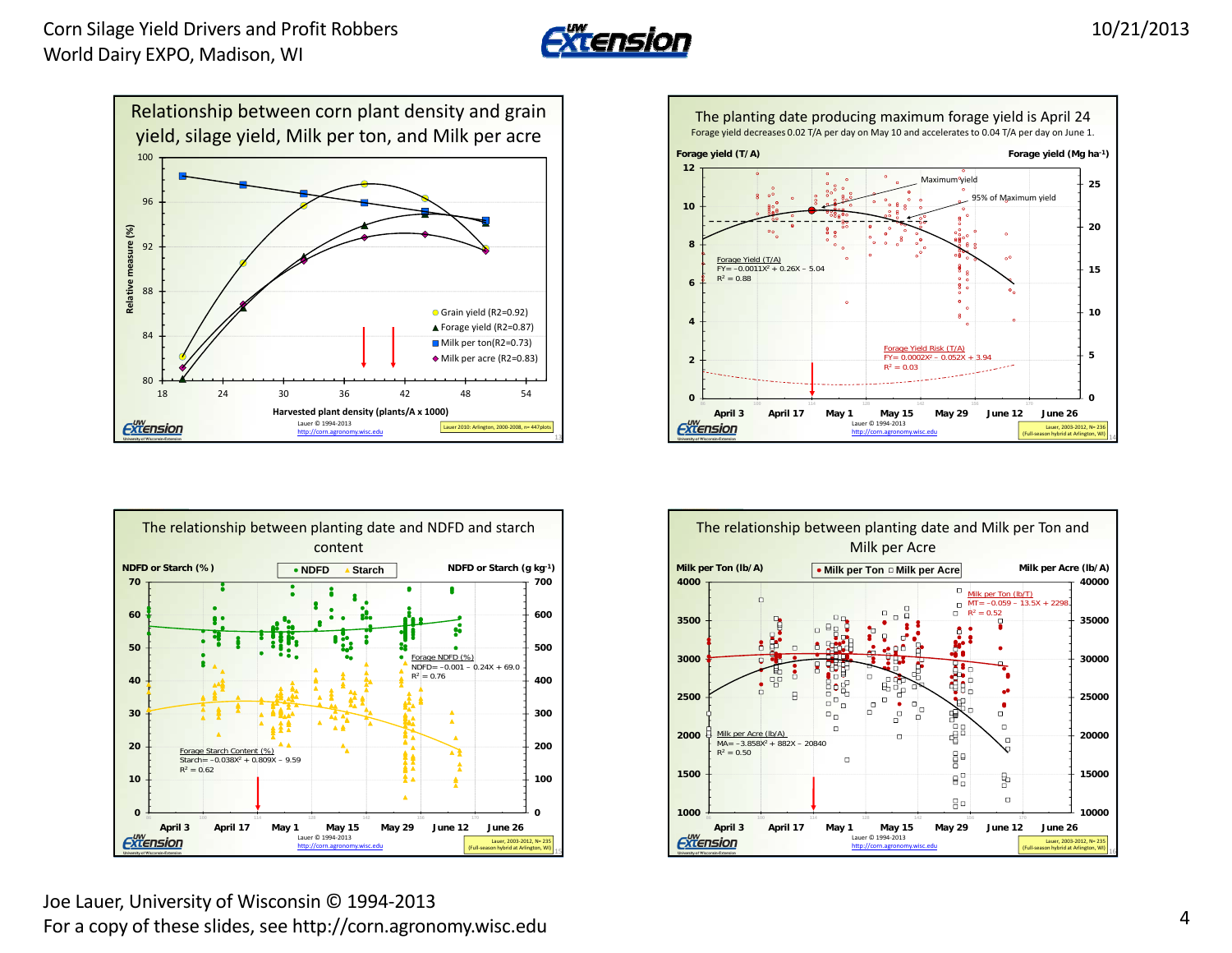



## Nutrients Removed by Corn at Harvest **P2O5 (lbs) K2O Corn(lbs)** Per Yield Unit Grain, per bushel 0.38 0.29 Silage, per ton (65% moisture) 3.6 8.3 Per AreaGrain, 175 bushels per acre 67 51 Silage, 24 tons per acre Silage, 24 tons per acre<br>(65% moisture) 86 199 *Extension* Lauer © 1994‐2013 derivedd from UW NPM Fast Facts http://corn.agronomy.wisc.edu

|                                         | <b>University of Wisconsin</b><br><b>Nitrogen Guidelines for Corn</b>                                                                                                                                                                                                                                                                                                                                                                                                                                                                                                                                                                                                                                                                                                                                                                                                                                                                           | N:Corn Price Ratio (see table on other side)                                                                                                                                                        |
|-----------------------------------------|-------------------------------------------------------------------------------------------------------------------------------------------------------------------------------------------------------------------------------------------------------------------------------------------------------------------------------------------------------------------------------------------------------------------------------------------------------------------------------------------------------------------------------------------------------------------------------------------------------------------------------------------------------------------------------------------------------------------------------------------------------------------------------------------------------------------------------------------------------------------------------------------------------------------------------------------------|-----------------------------------------------------------------------------------------------------------------------------------------------------------------------------------------------------|
| Soil <sup>1</sup>                       | 0.05<br><b>Previous Crop</b>                                                                                                                                                                                                                                                                                                                                                                                                                                                                                                                                                                                                                                                                                                                                                                                                                                                                                                                    | 0.30<br>0.15<br>Ibs N/acre (total to apply) <sup>2</sup>                                                                                                                                            |
|                                         | 170                                                                                                                                                                                                                                                                                                                                                                                                                                                                                                                                                                                                                                                                                                                                                                                                                                                                                                                                             | 150<br>130                                                                                                                                                                                          |
| high/very high<br>yield potential soils | Corn, Forage legumes, Legume vegetables, Green manures <sup>6</sup><br>$155$ -----185 <sup>*</sup><br>140<br>Soybean, Small grains <sup>6</sup><br>$125 - 160$                                                                                                                                                                                                                                                                                                                                                                                                                                                                                                                                                                                                                                                                                                                                                                                  | $135$ ---- 160<br>$120 - 145$<br>120<br>105<br>$105 - 135$<br>$95 - 115$                                                                                                                            |
| medium/low<br>yield potential soils     | 125<br>Corn, Forage legumes, Legume vegetables, Green manures <sup>1</sup><br>$110 - 140$<br>110<br>Soybean, Small grains <sup>4</sup><br>$90 - 125$                                                                                                                                                                                                                                                                                                                                                                                                                                                                                                                                                                                                                                                                                                                                                                                            | 110<br>100<br>$100 - 115$<br>$95 - 110$<br>85<br>70<br>$60 - 80$<br>$70 - 95$                                                                                                                       |
| sands/<br>loamy sands                   | 215<br>Irrigated-All crops <sup>1</sup><br>$205 - 225$<br>140<br>Non-irrigated-All crops <sup>5</sup>                                                                                                                                                                                                                                                                                                                                                                                                                                                                                                                                                                                                                                                                                                                                                                                                                                           | 205<br>195<br>$195 - 215$<br>$180 - 205$<br>130<br>120                                                                                                                                              |
|                                         | $130 - 150$                                                                                                                                                                                                                                                                                                                                                                                                                                                                                                                                                                                                                                                                                                                                                                                                                                                                                                                                     | $120 - 140$<br>$110 - 130$                                                                                                                                                                          |
|                                         | <b>N:Corn Price Ratio Table*</b><br>Price of Corn (\$/bu corn)<br><b>Color Key</b><br>3.25 3.50 3.75 4.00 4.25 4.50 4.75 5.00 5.25 5.50<br>2.50 2.75<br>3.00<br>for matter<br>0.06 0.06 0.05<br>0.25<br>0.06<br>tee other side) 24<br>0.09<br>0.GR<br><b>O.OR</b><br>0.07<br>0.07<br>0.30<br>0.10<br>0.07<br>0.12<br>0.11<br>0.09<br>0.09<br>0.08<br>0.08<br>0.06<br>0.10<br>0.35<br>0.12<br>0.11<br>0.09<br>0.00<br>0.08<br>0.08<br>8.87<br>0.11<br>0.11<br>0.10<br>0.09<br>0.09<br>0.08<br>0.20<br>(S/15 N)<br>6.15<br>0.14 0.13<br>0.12 0.11<br>0.11<br>0.10<br>0.45<br>0.20<br>0.13 0.13 0.12 0.11 0.11<br>0.50<br>0.18<br>$0.15 - 0.14$<br>0.22<br>813 811 812 812 8.11 8.11 8.10<br>0.20<br>0.18<br>0.55<br>0.16<br>0.15<br>0.22<br>0.20<br>0.18<br>0.34<br>674<br>0.17.<br>$-0.16$<br>0.60<br>Ē<br>0.22<br>0.20 0.19<br>0.34<br>$0.17 - 0.16$<br>0.15<br>0.65<br>0.71<br>0.22 0.20<br>$0.19$ $0.18$<br>0.16 0.16<br>0.70<br>0.25<br>0.15 | 0.05<br>0.05<br>0.05<br>0.06<br>0.05<br>0.06<br>0.07<br>0.67<br>0.06<br>0.07<br>0.08<br>0.08<br>5.09<br>0.30<br>0.09<br>0.14 0.13 0.13 0.12 0.11 0.11<br>0.14 0.14 0.11 0.12 0.12<br>0.14 0.13 0.13 |
|                                         | 0.21 0.20 0.19<br>0.18 0.17 0.16 0.15<br>0.75<br>0.25<br>$0.23 -$                                                                                                                                                                                                                                                                                                                                                                                                                                                                                                                                                                                                                                                                                                                                                                                                                                                                               | 0.34 0.14                                                                                                                                                                                           |

## Available Nutrient Content in Dairy Manure

| The manure produced by a<br>1400 lb dairy cow = |            |                    | Dairy manure type<br>N<br>$P_2O_5$<br>ĸ,o |              |                |               |
|-------------------------------------------------|------------|--------------------|-------------------------------------------|--------------|----------------|---------------|
|                                                 |            |                    | First year                                |              |                |               |
|                                                 |            | Solid (lb per ton) | $3 - 4$                                   | 3            | $\overline{7}$ |               |
| Solid:                                          | 148 Lb/day | 27 ton/yr          | Liquid (lb per 1000 gal)                  | $7 - 10$     | 5              | 16            |
| Liquid: 17.7 gal/day                            |            | $6500$ gal/yr      | Second year                               |              |                |               |
|                                                 |            |                    | Solid (lb per ton)                        | $\mathbf{1}$ | $\mathbf{1}$   | $\mathbf{1}$  |
|                                                 |            |                    | Liquid (lb per 1000 gal)                  | $2 - 3$      | $\mathbf{1}$   | $\mathcal{P}$ |
|                                                 |            |                    |                                           |              |                |               |

Fxtension



Lauer © 1994‐2013

http://corn.agronomy.wisc.edu 19